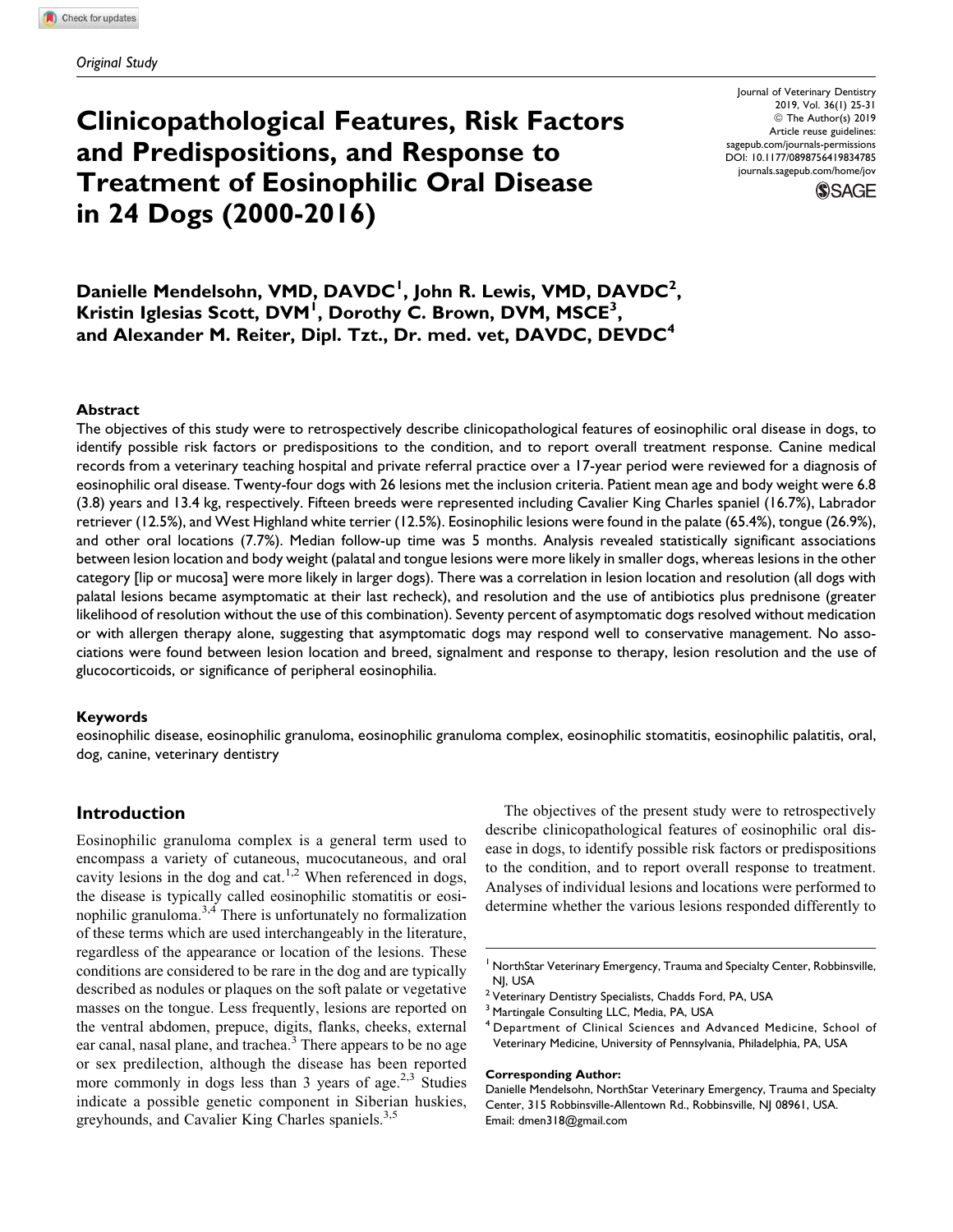medical management and whether certain lesions were more commonly found in specific breeds. It was hoped that this retrospective analysis can help provide insight into a disorder that is seen in clinical practice but not well represented or described with consistency within the current literature.

# Materials and Methods

Medical records from Ryan Veterinary Hospital of the University of Pennsylvania and Red Bank Veterinary Hospital were searched for dogs that had a diagnosis of eosinophilic oral disease over a 17-year period (2000-2016). All records were reviewed for a confirmed diagnosis via histopathology. A complete medical record with at least one follow-up examination and biopsy confirmation was required for dogs to be included in the study. Twenty-four dogs with a total of 26 lesions met the inclusion criteria.

The following data were assessed: breed, gender, neuter status, age, weight, lesion location, history of allergic symptoms, clinical signs at the time of presentation, presence of peripheral eosinophilia, histopathological report and diagnosis, and treatment and response to treatment. Lesion locations were grouped into 3 categories: tongue (including sublingual), palate (combining both hard and soft palate), and other (encompassing lesions on the labial and buccal mucosa and lip).

The clinical signs of individual dogs at initial presentation were compared with those at the final recheck examination. Improvement was defined in 2 ways and assigned a score of 0, 1, or 2. The first scoring system for improvement was based on clinical symptoms combined with the degree of lesion resolution at the final recheck examination  $(CS/LR =$  clinical symptoms/lesion resolution). The second scoring system was based on clinical symptoms combined with whether or not the dog was off medication at its final recheck examination (CS/M  $=$  clinical symptoms/medications). The physical presence of a lesion did not factor into this category.

The scores for the CS/LR were defined as follows:

- $\bullet$  0: Little to no improvement in the lesions or clinical signs; the lesions were still present or had progressed, and the dog had similar or worsened clinical signs.
- 1: Moderate improvement in the lesions and/or clinical signs; the lesions were still present but stable (in cases with multiple lesions, at least one lesion was still detectable), or the dog was symptomatic but stable.
- $\bullet$  2: Complete resolution of the lesions and clinical signs; all lesions had resolved, and the dog was asymptomatic.

The scores for the CS/M were defined as follows:

- $\bullet$ 0: The dog was symptomatic and on medication.
- $\bullet$ 1: The dog was asymptomatic but still on medication.
- $\bullet$  2: The dog was asymptomatic and no longer on medication.

The treatments performed were categorized as follows:

- $\bullet$ Oral prednisone.
- $\bullet$  Topical therapy (including bacitracin zinc/neomycin sulfate/polymyxin B sulfate ophthalmic ointment, silver sulfadiazine cream, mupirocin ointment, antiseptic wipes, and antibacterial or anti-inflammatory gel).
- $\bullet$  Antibiotics (amoxicillin, amoxicillin trihydrate/clavulanate potassium, enrofloxacin, clindamycin, doxycycline, cefpodoxime, and tetracycline).
- $\bullet$  Allergic treatment (flea prevention, novel protein or hypoallergenic diet, and antihistamines).
- $\bullet$ Excisional biopsy or laser excision.
- $\bullet$  Other (oral antiviral, vitamin E, allergy shots, antiparasitic treatment, and change in food bowl).

When looking at extended medical management of dogs, allergic treatments and antiparasitic treatment were not taken into consideration.

The clinical signs were categorized as follows:

- $\bullet$ Asymptomatic or incidental finding.
- $\bullet$  Oral signs (reluctance to open mouth, jaw quivering, chattering, difficulty chewing or swallowing, pruritus or pawing at face, dropping food, oral bleeding, halitosis, nasal congestion, sneezing, or coughing).
- $\bullet$  Gastrointestinal signs (weight loss, lip smacking/nausea, vomiting, not eating or drinking, decreased appetite, change in food or toy preference).
- $\bullet$ Other (lethargy, decreased grooming).

Descriptive statistics were calculated. Normally distributed continuous variables were reported as a mean (standard deviation [SD]), while those that were not normally distributed were reported as a median and range. Categorical data were expressed as frequencies and proportions. The Fisher exact test was used to identify associations between categorical variables. The Wilcoxon rank-sum test was used to identify associations between categorical variables and non-normally distributed continuous variables. The Student  $t$  test was used to identify associations between categorical variables and normally distributed continuous variables. All tests were 2-tailed, and a  $P < 0.05$  was considered statistically significant. STATA 13 was used to perform statistical analysis.

# Results

Medical record evaluation revealed 36 dogs with eosinophilic oral disease, of which 24 met the criteria for inclusion in this study. The most common reasons for exclusion from the study were a lack of histopathology or incomplete medical records.

The mean age of the dogs at the time of diagnosis or biopsy was 6.8 (3.8) years. There was a median follow-up time of 5 months (range: 0.5-115 months). The median body weight was 13.4 kg (range: 3.8-73 kg). There were 13 (54.2%) male (10 neutered and 2 intact) and 11 (45.8%) female dogs (10 spayed and 1 intact). Fifteen dog breeds were represented including Cavalier King Charles spaniel ( $n = 4$ ; 16.7%), Labrador retriever ( $n = 3$ ; 12.5%), West Highland white terrier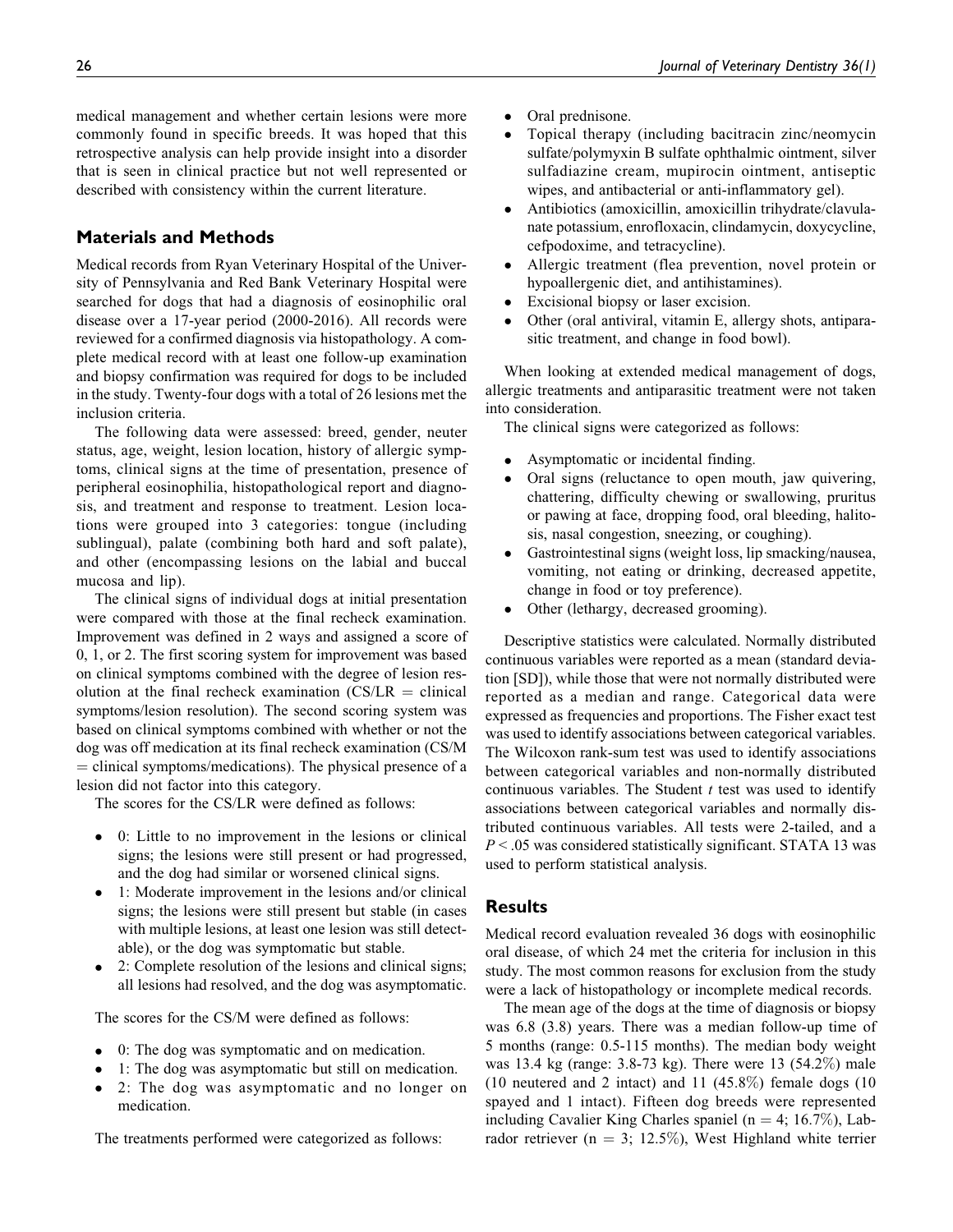

Figure 1. (A) Solitary eosinophilic granuloma on the soft palate of a Labrador retriever. (B) Diffuse eosinophilic palatitis of the soft palate in a whippet.

 $(n = 3; 12.5\%)$ , pug  $(n = 2; 8.3\%)$ , German shepherd  $(n = 2;$ 8.3%), and 1 of each of the following: Doberman pinscher, Great Dane, greyhound, Havanese, mixed breed, Portuguese water dog, Pekingese, Staffordshire bull terrier, shih tzu, and whippet. All patients in this study were pure breed dogs except for one mixed breed.

Eosinophilic lesions were found in the following locations: palate (n = 17; 65.4%) (Figure 1), tongue (n = 7; 26.9%), and other location ( $n = 2$ ; 7.7%). Two dogs had lesions in multiple locations. Ten dogs presented for the lesion and were asymptomatic at presentation, 13 dogs presented for oral signs, 8 dogs had gastrointestinal signs, and 2 dogs were categorized as other. Blood test results prior to initiation of treatment were available in 22 dogs. Of these, 3 showed peripheral eosinophilia. Patient records showed 7 (29.2%) dogs that either had a history of allergies or were diagnosed with allergies at the time of presentation. Seven (29.2%) dogs appeared to have lesions that waxed and waned. One tongue lesion, 5 palatal lesions, and 1 lesion listed as other were reported to wax and wane.

The signalment of the dogs and lesion locations are summarized in Table 1. The only statistically significant  $(P = .0367)$  correlation noted was between lesion location and body weight. Lesions in the other category (lip or mucosa) were significantly more likely found in dogs with a median body weight of 52.1 kg, whereas lesions on the tongue or palate were significantly more likely present in dogs with a median body weight of 11.4 kg. Despite all 4 Cavalier King Charles spaniels having palatal lesions, no statistically significant association was noted between dog breed and lesion location.

Lesion resolution took place in 83.3% ( $n = 5$ ) of dogs with tongue lesions, in 64.7% ( $n = 11$ ) of dogs with palatal lesions, and in 50% ( $n = 1$ ) of dogs with lesions listed as other. One hundred percent of dogs with lesions on the palate were asymptomatic at the time of their final follow-up examination, but none of the lesion locations showed a significant association between outcome and location when either improvement scale was used. Also, there was no association between the presence of single or multiple lesions and their tendency to wax and wane.

Twelve (50%) dogs were treated with a single therapy, and 12 (50%) dogs were treated with multimodal therapy. For all treatments combined, 11 (45.8%) dogs were treated with prednisone,  $7$  (29.2%) dogs with topical therapy,  $4$  (16.7%) with amoxicillin trihydrate/clavulanate potassium, 7 (29.2%) dogs with other antibiotics, 9 (37.5%) dogs with allergic treatments, 5 (20.8%) dogs with excisional biopsy or laser excision, and 10 (41.7%) dogs had other treatments.

Seventeen (71.4%) dogs showed complete resolution of the lesions and clinical signs (CS/LR score of 2) at the final recheck examination. Sixteen (66.7%) dogs were asymptomatic and no longer on medication at the final recheck examination (CS/M score of 2), while 7 (29.2%) dogs were asymptomatic but still on medication (CS/M score of 1). One (4.2%) dog was clinically symptomatic and on medication at the final recheck examination (CS/M score of 0). Combined CS/M scores of 1 and 0 indicated that 8 (33.3%) dogs were still on medication at the time of the last recheck examination. These dogs were considered to be in need of extended medical management. Table 2 provides a description of each dog and its response to treatment.

Because of the frequent use of prednisone or antibiotics as a treatment modality, the Fisher exact test was performed to determine whether either influenced the clinical outcome. There was no statistical significance with regard to lesion resolution (CS/LR) noted when comparing dogs on prednisone without antibiotics ( $P = .341$ ) or dogs on antibiotics without prednisone ( $P = .597$ ). Six dogs were on both prednisone and an antibiotic, while 18 dogs were not on this combination. When comparing dogs with CS/LR scores of 2 (complete resolution of clinical signs and lesions),  $33.3\%$  (n = 2) were on both prednisone and antibiotics compared to 83.3\% (n = 15) that were not on this combination. This was shown to be statistically significant ( $P = .038$ ). Twenty-nine percent ( $n = 7$ ) of the dogs had a history of allergies (including presumed or verified diagnoses). Treatment for these dogs included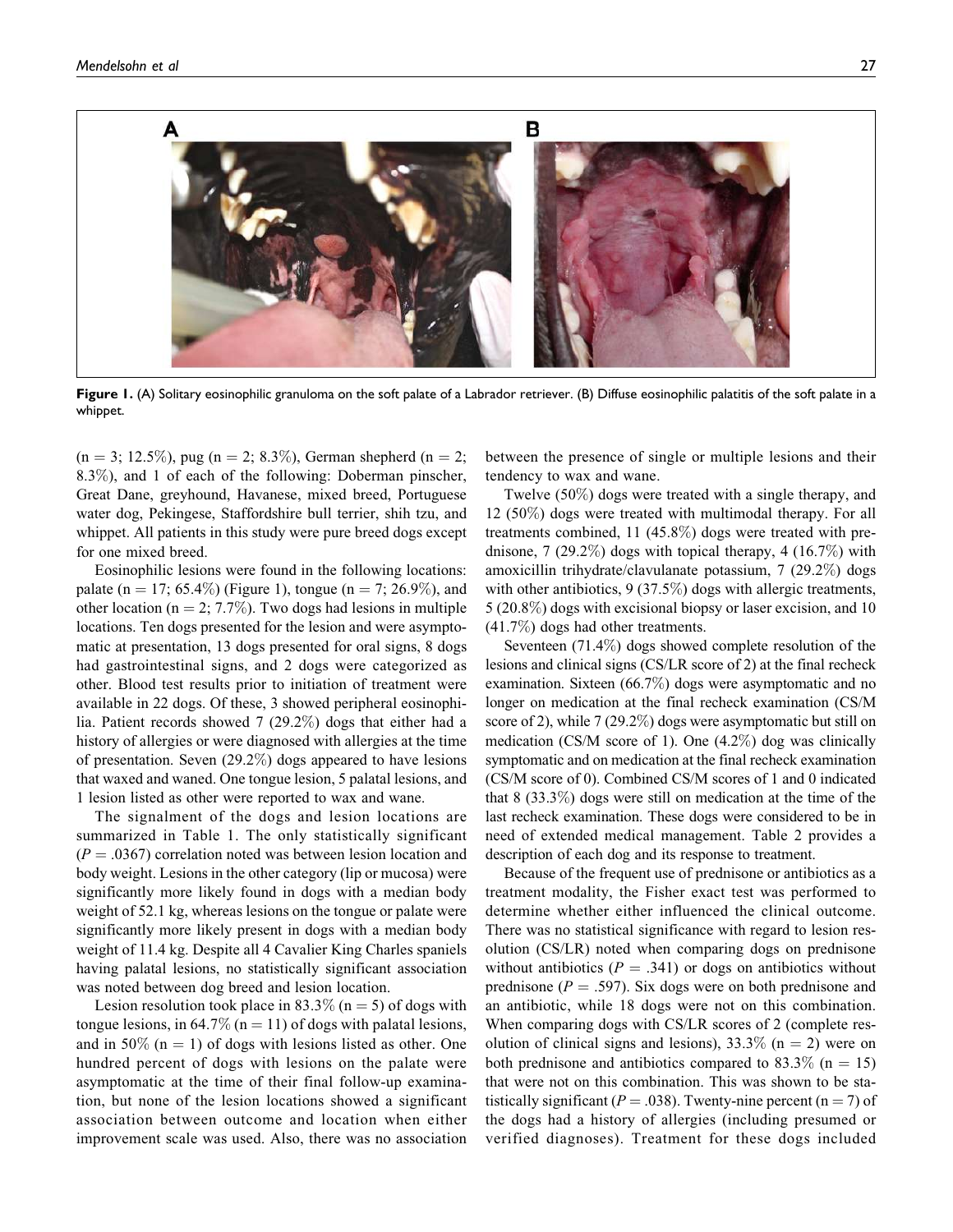| Dog | <b>Breed</b> | Age at Biopsy (year) | Weight (kg) | Lesion Location            | <b>Concurrent Disease</b>       |
|-----|--------------|----------------------|-------------|----------------------------|---------------------------------|
| I   | <b>PUGS</b>  | 6.6                  | 7.8         | Hard palate                |                                 |
| 2   | <b>PEKS</b>  | 11.7                 | 9.6         | Soft palate                |                                 |
| 3   | <b>SHIZ</b>  | 10.3                 | 9.4         | Sublingual                 |                                 |
| 4   | <b>LABR</b>  | 10.2                 | 25.7        | Soft palate                |                                 |
| 5   | <b>PUGS</b>  | 7.4                  | 11.4        | Soft palate                |                                 |
| 6   | <b>WHWT</b>  | 14.4                 | 10.2        | Tongue                     |                                 |
| 7   | <b>GERM</b>  | 4.1                  | 30.6        | Soft palate                |                                 |
| 8   | <b>LABR</b>  | 2.3                  | 49.8        | Lip                        | Eosinophilic bronchopneumopathy |
| 9   | <b>CKCS</b>  | 7                    | 7.6         | Hard palate                |                                 |
| 10  | <b>LABR</b>  | 11.3                 | 30.8        | Tongue                     |                                 |
| П   | <b>DOBE</b>  | 3.9                  | 32.8        | Tongue, sublingual         |                                 |
| 12  | <b>GERM</b>  | 7.6                  | 33.3        | Soft palate                |                                 |
| 13  | <b>STBU</b>  | 7.8                  | 26          | Tongue                     |                                 |
| 4   | <b>CKCS</b>  | 4.8                  | 15.3        | Soft palate                |                                 |
| 15  | <b>WHIP</b>  | 2.5                  | 11.4        | Soft palate                |                                 |
| 16  | <b>WHWT</b>  | 0.7                  | 7.7         | Hard palate                |                                 |
| 17  | <b>CKCS</b>  | 7.1                  | 8.2         | Soft palate                |                                 |
| 18  | <b>MIXB</b>  | 3.1                  | 40          | Soft palate                |                                 |
| 19  | <b>WHWT</b>  | 12.4                 | 9.3         | Soft palate                |                                 |
| 20  | <b>CKCS</b>  | 3.5                  | 3.8         | Soft palate                |                                 |
| 21  | <b>POWD</b>  | 5.3                  | 25.1        | Soft palate                |                                 |
| 22  | <b>GREY</b>  | 11.3                 | 54.4        | Soft palate, buccal mucosa |                                 |
| 23  | <b>GRDA</b>  | 2.2                  | 73          | Sublingual                 |                                 |
| 24  | <b>HAVE</b>  | 5.3                  | 6.2         | Soft palate                |                                 |

Table 1. Signalment, Lesion Location, and Presence of Concurrent Disease in 24 Dogs With Eosinophilic Oral Disease.

Abbreviations: CKCS, Cavalier King Charles spaniel; DOBE, Doberman pinscher; GERM, German shepherd; GRDA, Great Dane; GREY, greyhound; HAVE, Havanese; LABR, Labrador retriever; MIXB, mixed breed; PEKS, Pekingese; POWD, Portuguese water dog; PUGS, pug; SHIZ, shih tzu; STBU, Staffordshire bull terrier; WHIP, whippet; WHWT, West Highland white terrier.

Table 2. Treatment Performed and Outcome Scores Calculated in 24 Dogs With Eosinophilic Oral Disease.<sup>a,b</sup>

Table 2. (continued)

|    | Dog Treatment                                                                                                             | CS/LR CS/M<br>score | score                   |
|----|---------------------------------------------------------------------------------------------------------------------------|---------------------|-------------------------|
| ı  | Hypoallergenic prescription diet and<br>antihistamines                                                                    | $\mathfrak{p}$      | $\mathbf{2}$            |
| 2  | Excisional biopsy                                                                                                         | 2                   | $\mathfrak{p}$          |
| 3  | Prednisone and cefpodoxime proxetil                                                                                       | $\overline{2}$      | I                       |
| 4  | Tetracycline, prednisone, vitamin E, clindamycin,<br>flea prevention, diphenhydramine, loratadine                         |                     | 2                       |
| 5  | None                                                                                                                      |                     | $\overline{2}$          |
| 6  | Amoxicillin trihydrate/clavulanate potassium                                                                              | 2                   | $\overline{\mathbf{c}}$ |
| 7  | Prednisone                                                                                                                | 2                   | $\mathbf{2}$            |
| 8  | Prednisone                                                                                                                | $\overline{2}$      | $\mathbf{I}$            |
| 9  | Amoxicillin trihydrate/clavulanate potassium,<br>clindamycin                                                              | $\mathfrak{p}$      | 2                       |
| 10 | I-tetradecanol complex, oral chlorhexidine gel,<br>oral zinc ascorbate gel, clindamycin                                   | $\mathfrak{p}$      | $\mathfrak{p}$          |
| п  | Excisional biopsy, carprofen, prednisone                                                                                  | $\overline{2}$      | $\mathbf{2}$            |
| 12 | <b>Excisional biopsy</b>                                                                                                  | $\overline{2}$      | $\overline{2}$          |
| 13 | Clindamycin, amoxicillin trihydrate/clavulanate<br>potassium, carprofen, prednisone                                       | 0                   | 0                       |
| 14 | Prednisone, doxycycline, tramadol, famotidine,<br>cetirizine, chlorhexidine oral gel,<br>hypoallergenic prescription diet | ı                   |                         |
| 15 | Prednisone, hypoallergenic prescription diet                                                                              | 2                   |                         |
| 16 | Prednisone, amoxicillin trihydrate/clavulanate<br>potassium, chlorhexidine oral rinse                                     |                     |                         |

|    | Dog Treatment                                                                                                                                                                                               | CS/LR CS/M<br>score | score          |
|----|-------------------------------------------------------------------------------------------------------------------------------------------------------------------------------------------------------------|---------------------|----------------|
| 17 | Carprofen, tramadol, chlorhexidine oral gel,<br>zinc ascorbate oral gel, topical chlorhexidine<br>pads, flea prevention, fluconazole,<br>pyriproxyfen spray, nitenpyram,<br>fipronil/cyphenothrin           |                     | 7              |
| 18 | Prednisone                                                                                                                                                                                                  |                     |                |
| 19 | Antihistamine, chlorhexidine shampoo,<br>vitamin E                                                                                                                                                          | 2                   |                |
| 20 | None                                                                                                                                                                                                        | 2                   | 2              |
| 21 | Increased flea prevention                                                                                                                                                                                   | $\mathfrak{p}$      | $\overline{2}$ |
| 22 | Excisional biopsy, changed to glass bowls,<br>carprofen, chlorhexidine oral gel                                                                                                                             |                     |                |
| 23 | Excisional biopsy, silver sulfadiazine cream,<br>mupirocin ointment, tramadol, amoxicillin,<br>enrofloxacin, famotidine, prednisone, flea<br>prevention, hypoallergenic (grain-free) diet,<br>allergy shots | 2                   | 7              |
| 24 | Antihistamine                                                                                                                                                                                               | 2                   |                |

 $CS/LR$  score  $=$  Clinical symptoms/lesion resolution at the final recheck examination; 0: Little to no improvement in the lesions or clinical signs; 1: Moderate improvement in the lesions and/or clinical signs; 2: Complete resolution of the lesions and clinical signs.

 $b$  CS/M score  $=$  Clinical symptoms/medications at the final recheck examination; 0: The dog was symptomatic and on medication; 1: The dog was asymptomatic but still on medication; 2: The dog was asymptomatic and no longer on medication.

(continued)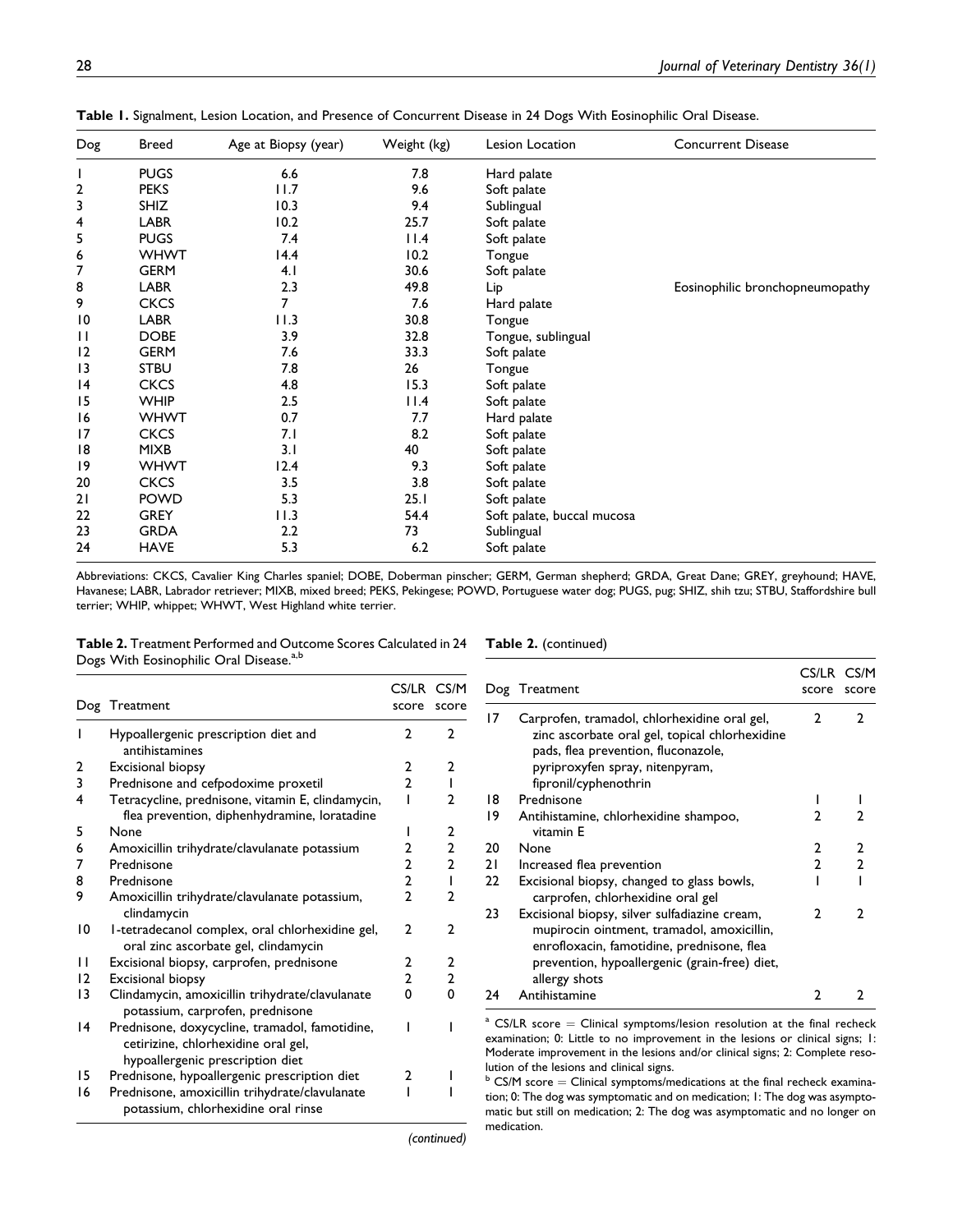antihistamines, allergy injections, and prednisone. Of those dogs,  $100\%$  (n = 7) had a CS/LR score of 2 (resolution of both clinical signs and lesion) at the final recheck examination, which was determined not to be statistically significant. Of the dogs with a history of allergies,  $42.9\%$  (n = 3) had lesions that tended to wax or wane.

## **Discussion**

Eosinophilic granuloma refers to conditions affecting the lip/labial mucosa, hard/soft palate, tongue/sublingual mucosa, and skin that are characterized histopathologically by the presence of an eosinophilic infiltrate. With the exception of a few case reports and review articles, this condition is scarcely documented in the veterinary literature. Determining whether there are predisposing factors to the disease or overall outcome of affected dogs is important in educating our clients and treating patients.

Type 1 cell-mediated hypersensitivity reaction appears to play a role in the pathogenesis.<sup>1</sup> This theory is supported by the predominance of eosinophils in these lesions as well as their positive response to glucocorticoid therapy.1,5,6 The impetus for such hypersensitivity reactions may be inhaled or ingested allergens including seasonal allergens (pollens and molds), $<sup>5</sup>$  insects</sup> (fleas or mosquitoes), $\frac{7}{1}$  food, or exposure to irritants (fungi and bacteria).<sup>5,7-9</sup> One case report describes a hereditary etiology in a greyhound litter. Multiple puppies were affected, and the eosinophilic lesions on the caudal palate were severe enough to cause an oronasal fistula.<sup>10</sup> At least one dog in a study of 6 Siberian huskies with eosinophilic lesions on the ventrolateral aspect of the tongue had a dam with similar lesions.<sup>1</sup>

Typical histopathological characteristics of the condition include a predominantly eosinophilic inflammatory infiltrate with varying numbers of mast cells, histiocytes, and lympho- $\text{cytes}.^{1,3,5,8,11}$  Depending on the severity of the lesion, epidermal hyperplasia, erosions, ulcerations, and variable amounts of spongiosis and necrosis may be present.<sup>6,9,12,13</sup> The so-called "flame figures," collagen fibers surrounded by degranulated eosinophils, are a commonly described finding but are not unique to this condition.<sup>2,3,5,9</sup> The histopathological appearance can vary but is consistent within the location of the lesion and its chronicity and severity.6 Mineralization can occasionally be noted and was present in a lesion of one dog in the present study.

Eosinophilic granules have been histologically observed in the tongue papillae of mice, rats, guinea pigs, hamsters, and dogs.14 The granules are believed to be involved in papillary cell differentiation. Despite the presence of these granules, the current study did not find the tongue to be more predisposed to eosinophilic lesions compared to other areas of the mouth. Histopathology of tongue lesion biopsies containing eosinophils should be interpreted in light of the normal presence of granules.

The majority of eosinophilic lesions in practice are treated on the basis of clinical presentation without histopathological confirmation of the disease or diagnosis of an underlying cause. Conventional therapy consists of a combination of symptomatic treatment and control of the suspected cause such as parasitic, infectious, or allergic agents. Therapeutic drugs may include glucocorticoids, antihistamines, or other hyposensitization therapies.<sup>15</sup> Other methods of treatment yielding varying results include  $CO<sub>2</sub>$  laser therapy, surgical incision or dish curettage, megestrol acetate, cyclosporine, long-acting injectable glucocorticoids, intralesional injections of glucocorticoids, radiation therapy, and injectable gold. $8,11,16$  It has been recommended that any method implemented should be continued for 3 to 6 weeks prior to switching to another method.<sup>17</sup>

If immunosuppressive therapy is chosen as treatment, it is important to attempt identification of an underlying or predisposing cause.<sup>8</sup> In particular, the risk of using glucocorticoids must be weighed against the benefits gained. Immunosuppressive treatments are not generally considered cures and may carry undesirable side effects with symptoms recurring once therapy is interrupted or discontinued.<sup>15</sup> Alternatively, while some lesions may regress spontaneously without treatment, systemic glucocorticoid therapy has been shown to hasten the regression.<sup>1</sup> Combining medications, such as administering a low dose of prednisone together with an antihistamine, can balance achieving clinical improvement while minimizing the risk of immunosuppression. $^{11}$ 

The current study had 15 breeds represented, with Cavalier King Charles spaniels ( $n = 4$ ), Labrador retrievers ( $n = 3$ ), and West Highland white terriers  $(n = 3)$  most commonly represented. The condition has previously been reported more commonly in Cavalier King Charles spaniels (in which case the lesions were commonly referred to as eosinophilic stomatitis or canine eosinophilic granuloma),<sup>5</sup> Siberian huskies,<sup>1,2,5</sup> and Alaskan malamutes with sporadic cases reported in Labrador retrievers,<sup>5</sup> English setters, German shepherds, and greyhounds.<sup>3,10</sup> Interestingly, there were no Siberian huskies affected in the present study. There were 2 Siberian huskies found in the initial data search, but they were excluded due to lack of complete medical records. To the authors' knowledge, this condition has not previously been reported in the Doberman pinscher, Portuguese water dog, whippet, or Great Dane; one of each of these was represented in the present study. Also, with the exception of one dog, all others in this study were purebred. Statistical limitations did not allow us to compare these results to the general population. Further studies with a larger case load as well as comparing affected dogs with the overall population of dogs presented within the study period are needed to determine whether there is a predisposition of this disease to purebred dogs.

There was no sex predilection found in the present study (54.2% male and 45.8% female dogs). Twenty of the dogs were neutered. The mean age at the time of biopsy or diagnosis was 6.8 years, which is older than the previously reported number (younger than 3 years of age).<sup>2</sup> Only 3 of 22 dogs in the present study showed peripheral eosinophilia on pretreatment blood work, which is consistent with results of other authors but contradicting the findings of a study that found the eosinophilic lesions to be predominantly present in younger, male Siberian huskies of which  $21\%$  had peripheral eosinophilia.<sup>2,18</sup>

The typical presentation of eosinophilic disease in dogs involves only one body system, but there have been reports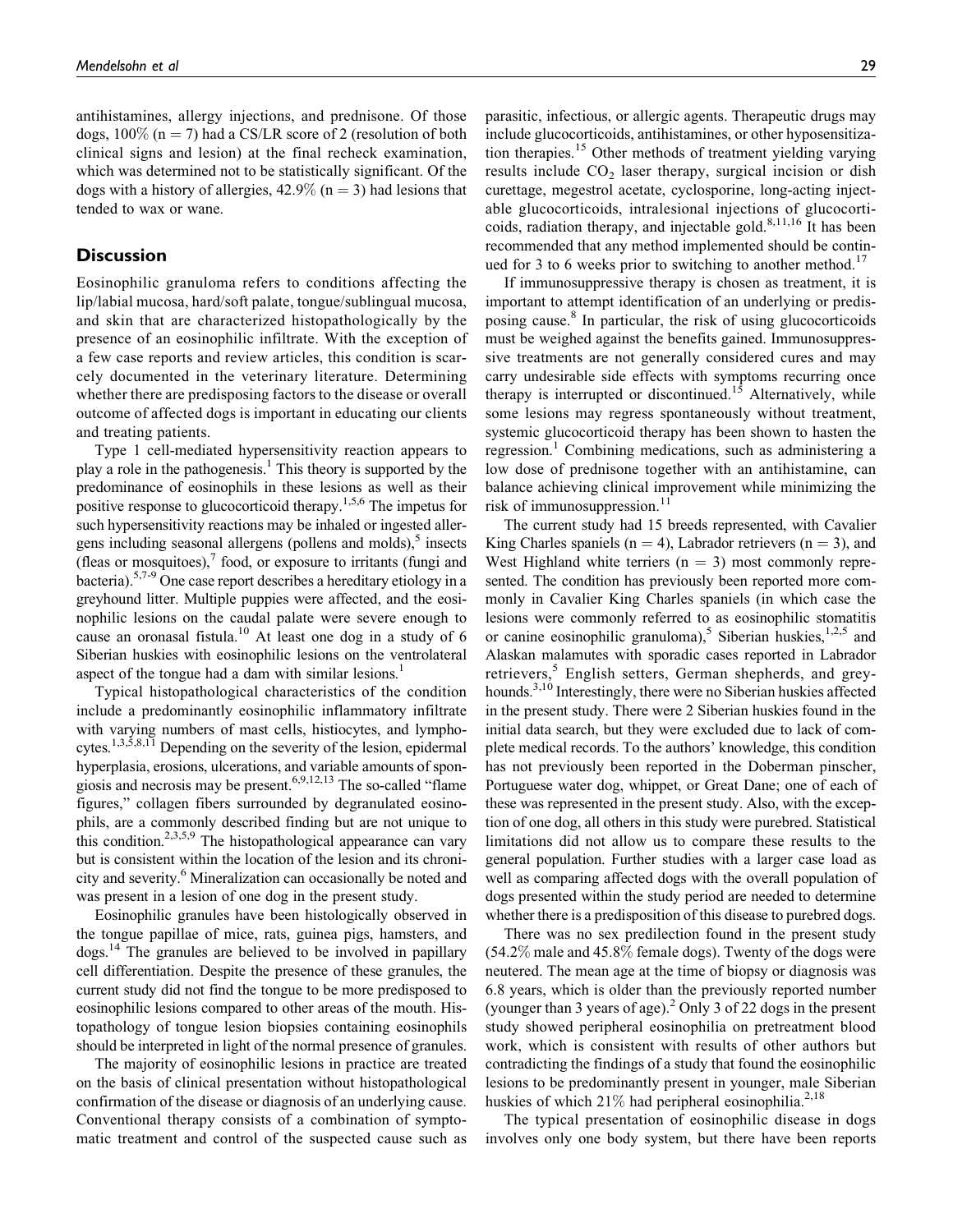of multiple systems involved in Cavalier King Charles spaniels.<sup>5</sup> One of the Labrador retrievers in the present study had lesions in multiple organ systems. The lesions of dog #9 were pulmonary and oral. The multiple lesions in 4 other dogs were all oral. Two of the 5 dogs with multiple lesions had only one of their lesions biopsied. It should be emphasized that only the lesions with histopathological confirmation of eosinophilic oral disease were included in the statistical analysis.

There was no statistically significant association between the location of lesions and breed of the dogs in the present study. However, analysis revealed a statistical significance between lesion location and body weight. Dogs with a median weight of 52.1 kg were significantly more likely to have lesions on their lip or mucosa than dogs with a median weight of 11.4 kg. Although all 4 Cavalier King Charles spaniels in this study had lesions on their palate, this was not found to be statistically significant, which may be due to the low sample size. These Cavalier King Charles spaniels, however, all fell within the body weight parameter significantly correlated with palatal lesions. The lesion location/body weight correlation is further supported by 2 case reports of Cavalier King Charles spaniels where the lesions were located to the palate.<sup>1,19</sup>

Nine (90%) of 10 dogs that were asymptomatic at their initial presentation had lesions on the palate (2 on the hard palate and 7 on the soft palate). All of the dogs with palatal lesions ( $n = 17$ ) were asymptomatic and no longer on medications at the final recheck examination (CS/M score of 2). However, it is impossible to conclude with certainty via medical record review how many of these lesions could be observed in the awake dog. Instead, it is possible that all of these asymptomatic dogs still had some detectable lesions present which could not be observed on conscious oral examination.

Previously published literature generally reports eosinophilic disease to be highly glucocorticoid responsive, occasionally resulting in complete lesion regression and no need for further therapy.<sup>1-3,5</sup> Some lesions may undergo spontaneous remission, while others are chronically or seasonally recurrent.<sup>2</sup> The retrospective data regarding therapeutic management of affected dogs were difficult to interpret for the present study because 50% of the dogs were placed on multiple treatments at the same time, making it nearly impossible to judge which individual or combination treatment was ultimately successful. It was also not possible to make conclusions regarding the use of antibiotics for treatment of the condition other than in combination with prednisone as previously noted. The authors were interested in analyzing the use of antibiotics and lesion response since a recent study in cats suggested that the use of amoxicillin trihydrate– clavulanate potassium as monotherapy can be used to treat eosinophilic lesions.<sup>20</sup> However, most dogs in the present study that were given antibiotics appeared to have received them because of concurrent dental or dermatologic issues, rather than as targeted therapy for their eosinophilic oral disease.

Regarding overall clinical improvement, 70.8% (CS/LR score of 2) of dogs had complete resolution, 25% (CS/LR score of 1) had moderate improvement, and only 4.2% (CS/LR score of 0) had little to no improvement. There were 40% of dogs that required continued medical management after the final recheck examination due to continued clinical signs and presence of lesions. No particular treatment option or lesion location correlated significantly with improving outcome. However, when comparing dogs that were not on prednisone and antibiotics, there was a significantly greater likelihood of lesion resolution compared to dogs on both medications  $(33.3\% \text{ vs } 83.3\%).$  This result may be biased by the subpopulation being treated. It could be that dogs with more severe lesions were more likely to receive multimodal therapy, while dogs with milder lesions were more likely to be monitored. Dogs with less severe lesions may be more likely to experience spontaneous remission of their lesions, not necessitating medications, thus creating a bias in the statistical analysis. Due to subjectivity in lesion descriptions when interpreting medical records retrospectively, the severity of lesions was not a compared data point in this study, and so this potential bias cannot be quantified.

Four (40%) of the 10 dogs that presented asymptomatically resolved without medications (this included dogs with excisional biopsies). An additional 3 dogs were treated only with allergic treatment (allergy therapy and/or flea control). Therefore, 70% of asymptomatic dogs resolved without medications or with allergen therapy. Lesions of only 2 (14%) of 14 dogs presenting with clinical signs associated with eosinophilic disease resolved in a similar fashion. One resolved with excisional biopsy, and the other received flea prevention. Given these results, it does not appear that asymptomatic dogs necessarily require treatment.

One of the goals of the present study was to examine whether a diagnosis of allergies influenced the therapeutic outcome. The hypothesis was that a diagnosis of allergies could allow treatment of the underlying cause, thus improving clinical resolution of the eosinophilic oral disease. All 7 dogs with a history of allergies had complete resolution (CS/LR  $=$  2) at the time of the final recheck examination. Four (66.7%) of the 7 dogs with a history of allergies were treated with prednisone (either alone or in combination with other treatments). Although treatment with prednisone appeared to be correlated with clinical resolution within the population of allergic dogs, it was not statistically significant when compared to dogs without an allergic diagnosis.

Although every effort was made to group and analyze data objectively and accurately, there are always challenges when gathering information for a retrospective study. For example, they include an inability to take into account if the eosinophilic lesion was currently in a wax/wane state at the final recheck examination. This could falsely elevate the improvement category. When analyzing waxing and waning features of the lesions, it was noted that some dogs had multiple lesions with only one tending to show this attribute. In dogs with multiple similarly appearing lesions in different areas of the mouth or body, each lesion was not always biopsied. It was noted during data analysis that some lesions had initial cytologic diagnoses of eosinophilic oral disease that were not supported by subsequent histopathological examination. Only lesions with histopathological confirmation of eosinophilic disease in biopsy samples were included in the analysis. With a larger sample size, it is possible that these lesions may carry a different outcome.